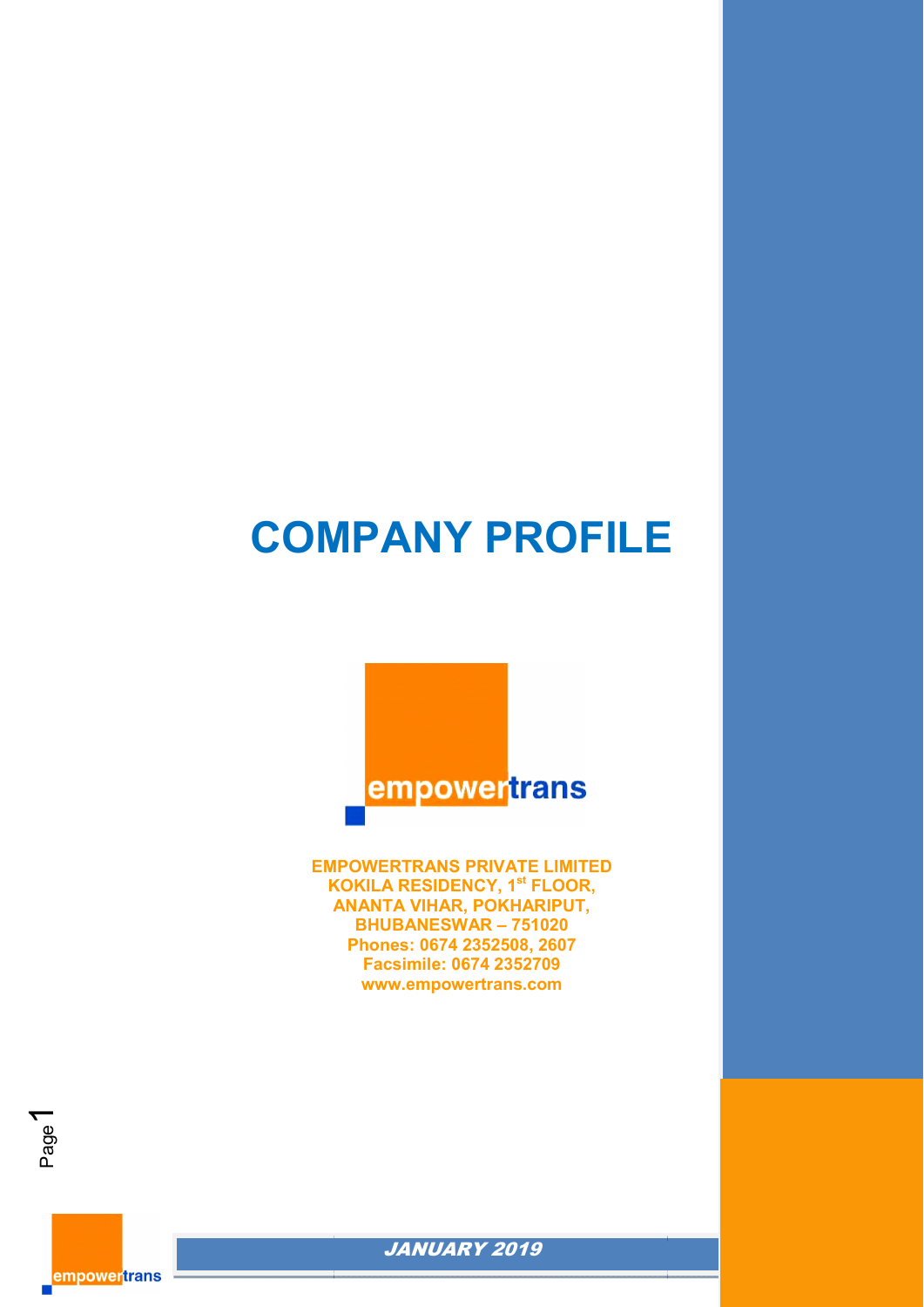#### *BACKGROUND OF EMPOWERTRANS*

**EMPOWERTRANS** was conceived at a time when the mineral rich state of Odisha was passing through a phase of heavy investments in the mineral based sectors and this was the time when it was seeing a plethora of steel and aluminum plants coming up. Whether it was steel or more importantly aluminum, the need for bulk power in an unhindered manner was the need of the hour, as both of these were power intensive industries.

While there were a lot of investors coming up in the power generation areas, the need to channelize the transmission and sourcing of this power to upcoming industries vacuum. This appealed to EMPOWERTRANS as an ideal business opportunity which could also benefit the state of Odisha in its overall efforts to meet the impending infrastructural needs in mineral based industries. i, the need for bulk power in an unhindered manner was the need of the<br>exere power intensive industries.<br>Iot of investors coming up in the power generation areas, the need to mission and sourcing of this power to upcoming ANS as an ideal business opportunity which could also<br>efforts to meet the impending infrastructural needs in<br>S to venture into this specific area, was the fact that its

The rationale behind EMPOWEWRTRANS to venture into this specific area moving spirit and founder, Mr. Asit Pradhan was himself a professional in this line having been moving spirit and founder, Mr. Asit Pradhan was himself a professional in this line having been<br>with the biggest multinational companies in the field, both in India and abroad. With mature head on young shoulders, he had realized that he can bring all his wealth of experience in the field on young shoulders, he had realized that he can bring all his wealth of experience in the field<br>and build up a company that could cater to a cluster of newly formed customers for a long period of time for mutual benefit. He realized he could add value at a more affordable price than what was being charged by the multinationals at that point of time.

Thus came into being EMPOWERTRANS which identified its core business as:

- Building High Voltage Transmission Lines for carrying Bulk Power at Voltages upto 400 KV, on a fully turnkey basis right from concept till commissioning
- Building the High Voltage Switchyard/ Sub-stations for the Receiving & Stepping down of such power at customer premises, on a turn key basis.
- Building Line in Line Out Switchyard/ Sub stations for the diversion of such power on a turn key basis.

Picking up the threads of this broad concept, Mr. Asit Pradhan went ahead with a plan for implementation of his vision into reality by taking over the leadership upon himself, being amply suited for this role with his brilliant career with the foremost electrical company in the world dealing in the business of chanelling bulk power. He leveraged his obvious strengths of a deep knowledge of the subject with his experience of having grown up in this field dealing in the business of chanelling bulk power. He leveraged his obvious strengths of a deep<br>knowledge of the subject with his experience of having grown up in this field itself.<br>He also had at his disposal a ready pool Thus came into being EMPOWERTRANS which identified its core business as:<br>
• Building High Voltage Transmission Lines for carrying Bulk Power at Voltages upto<br>
400 KV, on a fully turnkey basis right from concept till commis

vision of building up this new company to meet the growing needs of new industries coming up in Odisha and adjoining states. Using his man management skills to the hilt and his extensive contacts in all fields of industry and local bodies, he formed a fo formidable combination to take up the challenge. Blessed with a keenly positive mind set he won the confidence of a growing pool of new investors who had respect for his technical prowess and willing to trust him for the implementation of the plans. building up this new company to meet the growing needs of new industries coming up<br>and adjoining states. Using his man management skills to the hilt and his extensive<br>n all fields of industry and local bodies, he formed a

The upshot of all this was the rapid growth of EMPOWERTRANS as a power chanelling implementation company, whether it was for just transmission line jobs or for High Voltage Substations, or a combination of both. Soon customers realized that from EMPOWERTRANS they are receiving services and facilities in a cost effective and quality driven manner. This provided a welcome boost to the large pool of new investors that were looking at this region promising investment destination.

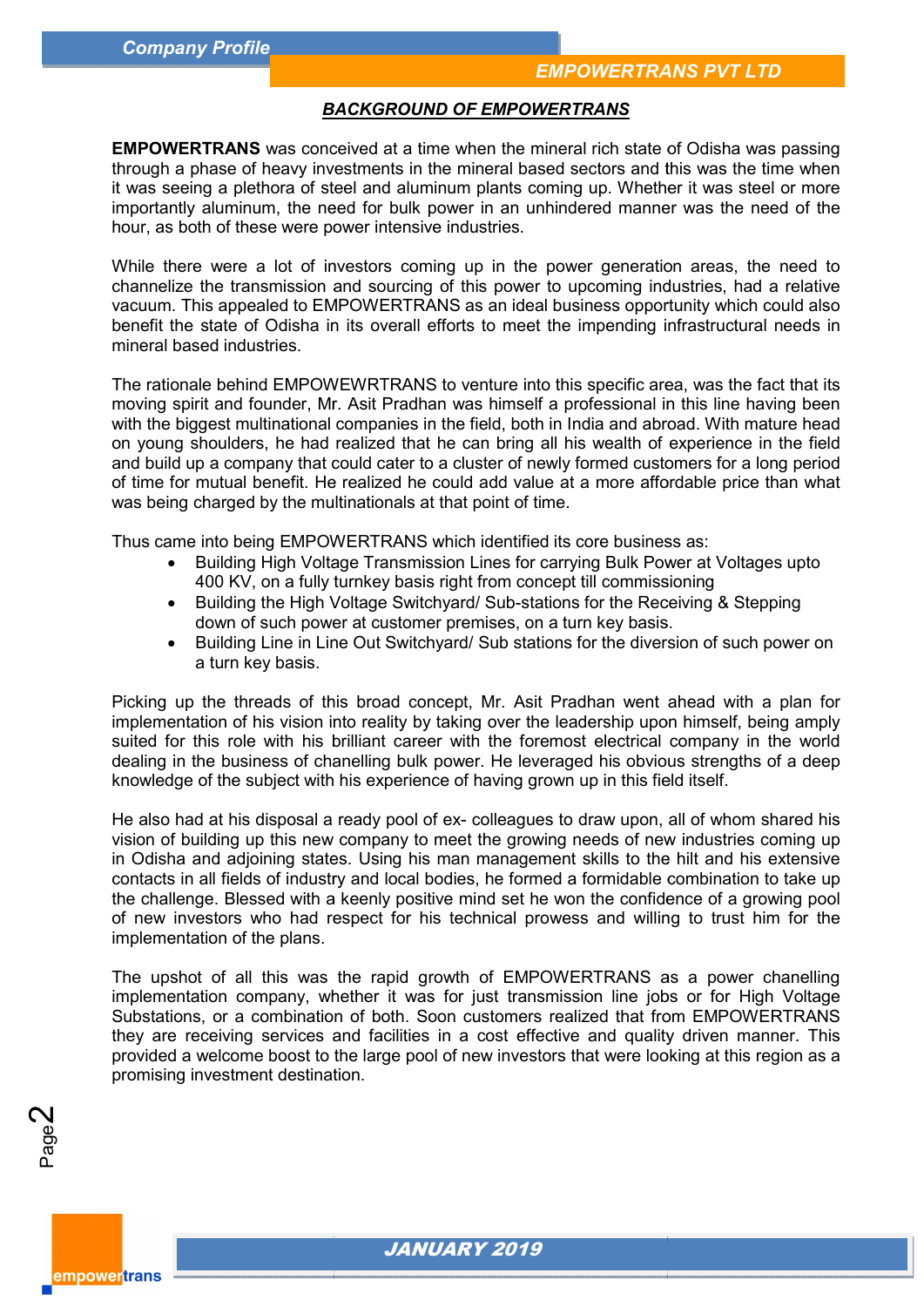The company had to make some logistics based decisions. While it did chose Bhubaneswar as its base – a most logical one considering the bulk of the customers are spread all over Odisha or in other adjoining states. Its current projects are spread over Odisha, Chhattisgarh, West Bengal, Jharkhand, Bihar and Uttar Pradesh, as well as and Tamilnadu in the South. a most logical one considering the bulk of the customers are spread all over<br>ι other adjoining states. Its current projects are spread over Odisha,<br>West Bengal, Jharkhand, Bihar and Uttar Pradesh, as well as Andh

Having crossed the R 100 crore mark, and sustaining the same, with a steady increase in Having crossed the R 100 crore mark, and sustaining the same, with a steady increase in<br>order intake, the company has gone into manpower and infrastructure enhancement plans, adding to its steady complement of tools and tackles testing instruments etc on its own as adding to its steady complement of tools and tackles testing instruments etc on its own as<br>also with its dedicated associates. One of the critical success factors has also been the commitments of its dedicated associates who are always available to render their services. For a company growing as rapidly it has, it is a big asset to be able to retain and enable its associates to grow with it too. commitments of its dedicated associates who are always available to render their services.<br>For a company growing as rapidly it has, it is a big asset to be able to retain and enable its<br>associates to grow with it too.<br>Howe

However, in the final analysis, any company can only measure its customer satisfaction by the number of repeat orders it is able to receive. And on this count, EMPOWERT been quite successful; having bagged repeat orders from none other than ADITYA ALUMUNIUM and the HINDALCO groups but also from the VEDANTA Group in the states of been quite successful; having bagged repeat orders from none other than ADITYA<br>ALUMUNIUM and the HINDALCO groups but also from the VEDANTA Group in the states of<br>Chhattisgarh and Odisha. It has been a story of c steel plant company to corporate giants like the HINDALCO and VEDANTA Groups.

Later stage customer acquisition has been from the GMR and the MONNET groups as well Later stage customer acquisition has been from the GMR and the MONNET groups as well<br>as the largest PSU in this segment, Power Grid Corporation of India Ltd, the first foray with whom has drawn accolades all round for the remarkable manner in which it commissioned 4 projects ahead of the completion schedule, and was quickly rewarded by the award of another project. Besides this, one of the larger state transmission companies Transmission Corporation Limited.(TANTRANSCO) has been one of the latest entrants in the steadily growing customer list of EMPOWERTRANS. round for the remarkable manner in which it commissioned 4<br>tion\_schedule, and\_was\_quickly\_rewarded\_by\_the\_award\_of<br>ne of the larger state transmission companies – Tamil Nadu

Having firmly established itself in the Transmission Line and Substation segments, Having firmly established itself in the Transmission Line and Substation segments,<br>EMPOWERTRANS is now looking ahead to make its vertical and horizontal foray into related areas. While this included on the one hand, the electrical, control & instrumentation related areas. While this included on the one hand, the electrical, control & instrumentation<br>requirements of the balance of plant packages of Captive Power plants, on the other hand it includes its entrance in to areas involving Balance of Plant projects. These are being taken up gradually, where EMPOWERTRANS is already present in the Power Substation or transmission line areas.

Another significant achievement for EMPOWERTRANS has been its induction of latest state of the art technology involving sleek Monopole towers with optimum footprint in conjunction with High Capacity Low Sag conductors, offering a much enhanced throughput at a lower overall cost. One of the first instances of the use of this advanced combination was at Haldia in West Bengal, where EMPOWERTRANS commissioned a project with these features. trance in to areas involving Balance of Plant projects. These are being taken where EMPOWERTRANS is already present in the Power Substation or ne areas.<br>
cant achievement for EMPOWERTRANS has been its induction of latest s

Another event of specific significance for EMPOWERTRANS has been the decision by the Steel Conglomerate JSL (of the JINDAL Group), to have chosen EMPOWERTRANS as the only local partner, out of a total 5 such firms chosen from all over the country, for its upcoming Stainless Steel Park being developed in Jajpur, Odisha already been signed with the Odisha State government,

Page ო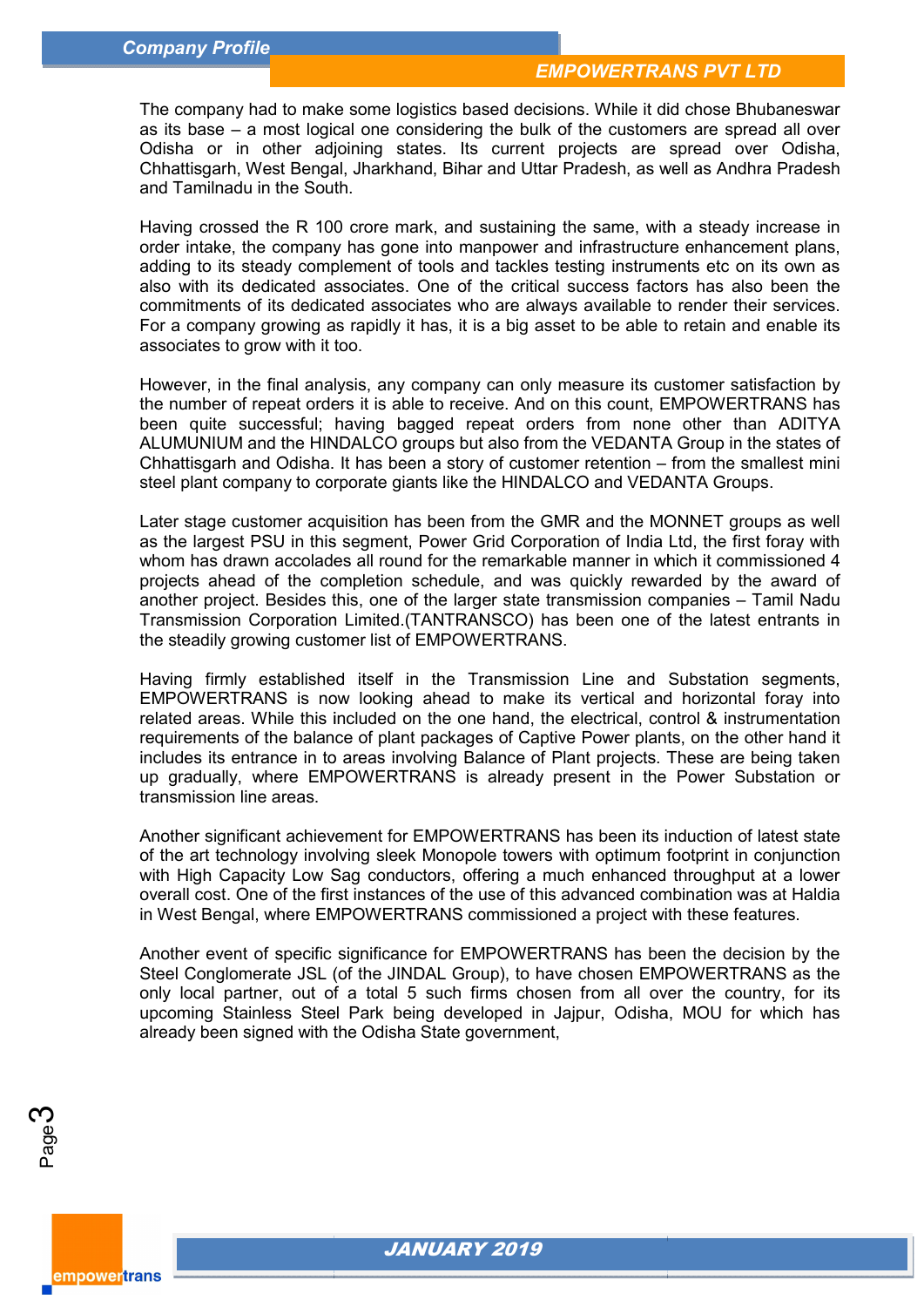#### *SERVICES RENDERED***:**

In its own domain of expertise, EMPOWERTRANS offers the complete gamut of services that current and prospective customers would be looking forward to, in the areas of setting up High current and prospective customers would be looking forward to, in the areas of setting up High<br>Voltage transmission lines, as well as setting up of associated Sub-stations / Switchyards, Plant Electricals, Civil Works. EMPOWERTRANS has been of specific help to newly established Electricals, Civil Works. EMPOWERTRANS has been of specific help to newly established<br>investors finding out their way in the states of Odisha, Chhattisgarh and Andhra Pradesh, seeking all the infrastructural help including the sourcing of power to run its facilities, once set up. Thus the range of services as part of Turnkey Solutions that EMPOWERTRANS could provide to its customers, would include: trise, EMPOWERTRANS offers the complete gamut of services that its services than the substomers would be looking forward to, in the areas of setting up High s, as well as setting up a reason of services that its mean the s

#### • **Feasibility** :

vide to its customers, would include:<br>**Feasibility** :<br>This would include the complete feasibility study for locating probable sources of power, assessing their capability to supply the required power, and also take up studies for optimizing the various costs including logistics costs, cost of power, transmission costs, as well as the initial costs of the system. run its facilities, once set<br>services as part of Turnkey Solutions that EMPOWERTRANS could<br>would include:<br>the complete feasibility study for locating probable sources of power,<br>ability to supply the required power, and als

#### • **Power requirement**:

This would include the study of the various sub sections of the proposed facilities, their individual power requirements, identifying total power requirement demand, as well as the diversity, if any, for the particular type of facilities to be employed in the proposed plant. This study is basically the preliminary step to proceed to the sourcing options and how to receive the required power. This is a vital exercise as it can be the deciding factor sometimes whether to proceed with the project in the initially conceived form. demand, as well as the diversity, if any, for the particular type of facilities to be employed in<br>the proposed plant. This study is basically the preliminary step to proceed to the sourcing<br>options and how to receive the r

#### • **Sourcing options**:

This is the next logical step where prospective customers would require assistance. With EMPOWERTRANS's intimate knowledge of power providers, locating availab sourcing of power is something that comes easily and automatically.

#### • **Facilitation**:

.

The great strength of EMPOWERTRANS, with its deep rooted contacts in the local arena, is in the facilitation of project related approvals and clearances for its customers, especially with respect to statutory state authorities, as also the local level elected bodies when it comes to the tricky question of land acquisition or obtaining the rights of way for transmission line projects. RTRANS, with its deep rooted contacts in the local arena, is<br>ed approvals and clearances for its customers, especially<br>uthorities, as also the local level elected bodies when it<br>of land acquisition or obtaining the rights

#### • **Logistic support**:

transmission line projects.<br>**Logistic support**:<br>In the same way, in matters relating to local logistics, *EMPOWERTRANS* can guide its customers about the prevailing systems, norms and formalities to be complied with, all along the way during the project execution period.

#### • **Approvals**:

As a natural corollary to these services, wherever the customer wants, EMPOWERTRANS can also obtain approvals on their behalf from the relevant authorities both on the technical side as well as on the administrative sides. This, besides taking a load off the customer's shoulders, also hastens the entire process of project execution. n atural corollary to these services, wherever the customer wants, EMPOWERTRANS<br>also obtain approvals on their behalf from the relevant authorities both on the technical<br>as well as on the administrative sides. This, beside

#### • **Consultancy**:

Being adequately equipped with competent technical personnel, EMPOWERTRANS can and does provide consultancy for the design of the electrical systems, both in the transmission line as well as in the substation / switchyard areas.



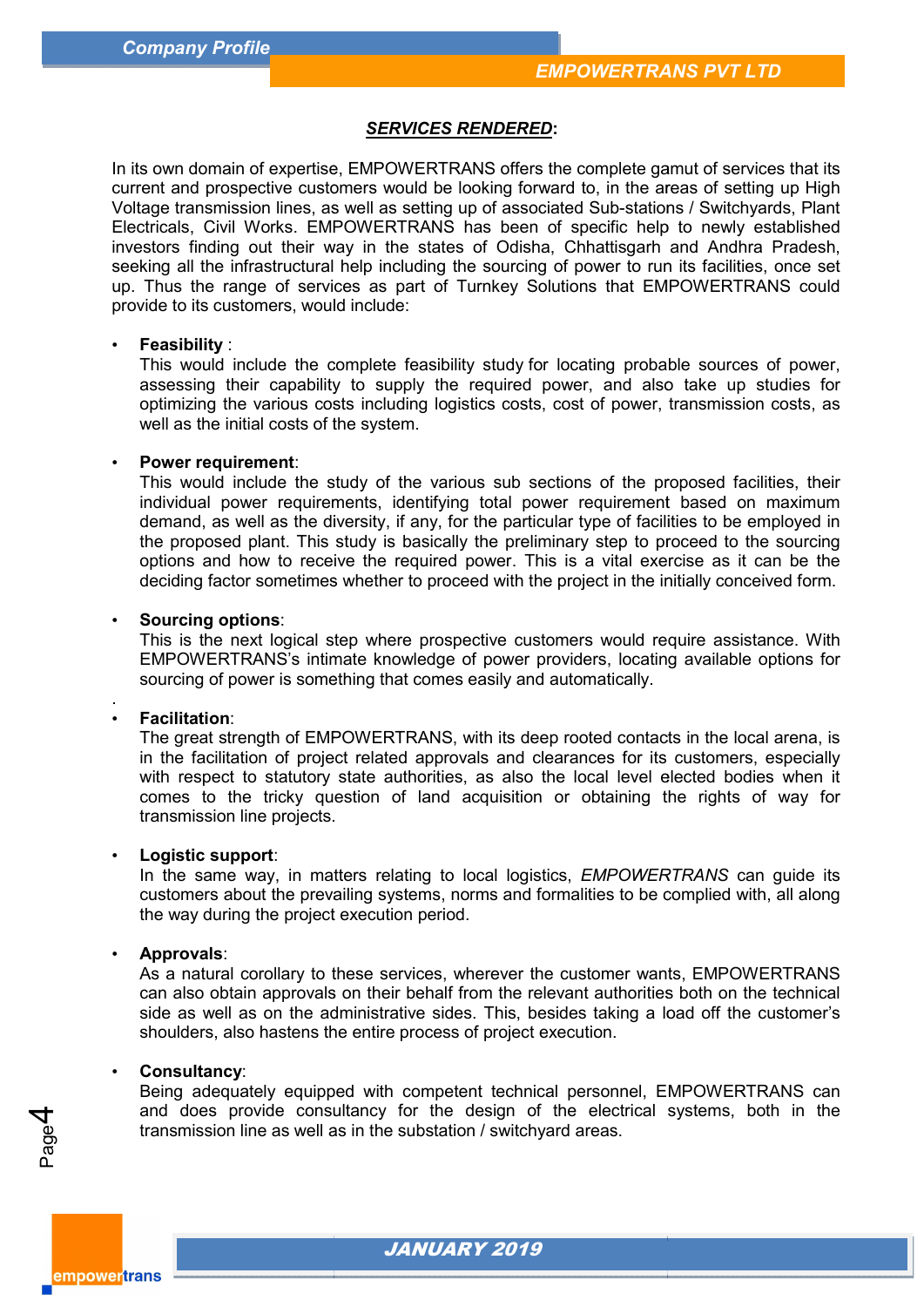#### • **Turnkey execution**:

What is more is that EMPOWERTRANS can combine all these services into a basket and offer turnkey execution right from concept, design and till commissioning and handing over. Most of EMPOWERTRANS's orders for power transmission line, receiving substations and auxiliaries are executed on a turnkey basis.

#### • **After sales**:

But EMPOWERTRANS's range of service does not end with the successful commissioning and handing over of the systems, but extends beyond that too. Wherever the customer is in need of it, EMPOWERTRANS can also provide maintenance services for the installations, including supply of spare parts. It is only because of its intimate knowledge of all the systems that it has put up, that give it the expertise and confidence to undertake this range of after sales services. What is more is that EMPOWERTRANS can combine all these services into a basket and<br>offer turnkey execution right from concept, design and till commissioning and handing over.<br>Most of EMPOWERTRANS's orders for power transmi

# • **Civil & Structural Works** :

Some of the essential sub areas that invariably have to be undertaken by EMPOWERTRANS as part of its turnkey execution assignments in EHT Sub stations and Transmission Lines, are civil construction works and structural fabrication and erection works. These civil works not only include the construction of equipment foundations but also such mass concreting jobs involving the construction of Control Buildings and Office / Residential complexes that invariably form part of larger Substation Projects. These works are carried out under the direct supervision of extremely competent supervisors through dedicated labour contractors, working on drawings prepared in EMPOWERTRANS's own design office, and against the quality checks imposed by EMPOWERTRANS on the agencies working under us. EMPOWERTRANS as part of its turnkey execution assignments in EHT Sub stations and Transmission Lines, are civil construction works and structural fabrication and erection works. These civil works not only include the const

#### **• Turn key Electrical Packages for Balance of Plant in Power Projects:**

Being already involved on the Power Substation side of Power plants, as a natural extension of its presence, EMPOWERTRANS is gradually entering into related areas of electrical works for the balance of plant systems. With experienced personnel in these areas and a strong engineering and construction team, it will soon make its presence felt in this field also. already involved on the Power Substation side of Power plants, as a natural extension presence, EMPOWERTRANS is gradually entering into related areas of electrical for the balance of plant systems. With experienced personn



empowertrans

**5** 

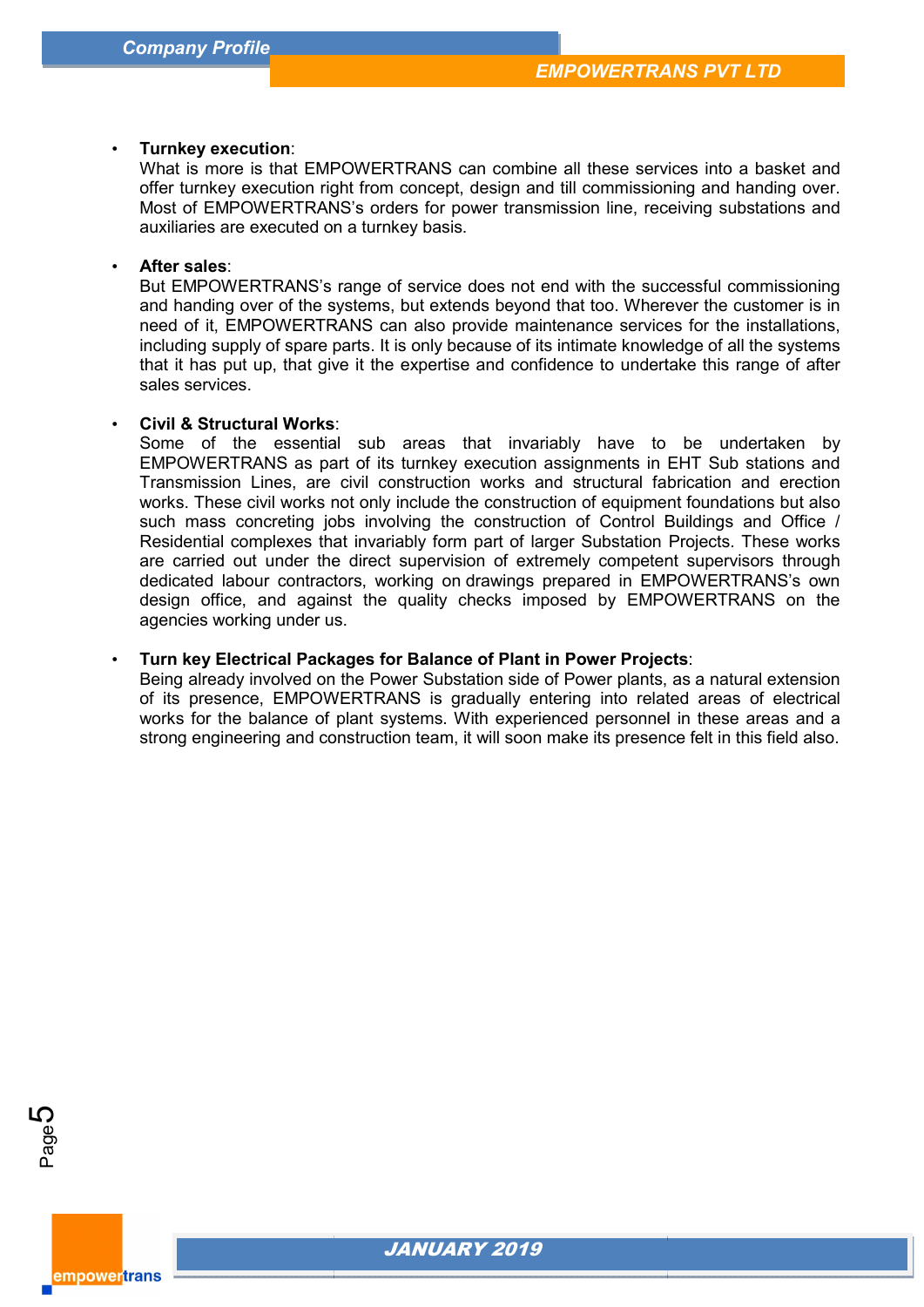## *EXECUTION CAPABILITIES*

#### **Project Capabilities**

- Eminent Personalities from Electrical Industries for Execution of 220 KV Switchyard
- Personnel who have worked in Various Multinational Companies will be executing the Switchyard , Transmission Line Works, Civil and Structural Works • Personnel who have worked in Various Multinational Companies will be executing the Switchyard , Transmission Line Works, Civil and Structural Works<br>• Detailed Design and Engineering by Experienced Engineers<br>• Procurement
- Detailed Design and Engineering by Experienced Engineers
- Procurement of Materials from the Best of the Manuf Manufacturers
- excellent customer relationship
- Project Monitoring through MS Projects Software

#### **Project Strategies**

- Highly Experienced Project Managers
- Pre-tender tie up for major items Transformers, civil, structures & Instrument Transformers etc Enabling Timely delivery of Project
- Close to Customer Enables better control of Project through timely decisions on critical issues – Also enables working with customers s – Transformers, civil, structures & Instrument Transformers<br>Project<br>better control of Project through timely decisions on critical<br>with customers<br>EMPOWERTRANS – Ensures adherence to Milestone<br>re Management<br>ading to smoot
- Fast track Engineering from EMPOWERTRANS Ensures adherence to Milestone commitments.
- Focused efforts on Project & Site Management
- Effective allocation of Funds Leading to smooth execution

#### **Quality standards:**

- Empowertrans already has ISO 9001 accreditation and its Quality Plans 9001
- Project Specific Quality Plans are normally submitted within Second month of Project Award
- Project Specific Quality Plans are normally submitted within Second month of Project Award<br>• All major works are carried out under the supervision of Manufacturers to ensure Quality of erection and reliability from the very beginning.
- Periodic Quality Audits are carried out to ensure Quality Standards
- Factory Tests & Inspections are normally allowed to be witnessed by Owner /Owner's Consultants as per the agreed Quality Plan
- Quality formats are also got approved by Owner/ Owner's Consultants

#### **Safety standards**

Page

empowertrans

ပ

- Safety, Health & Environment Plans are in Line with ISO 14001 and OHSAS Guidelines
- Project Specific SHE Plan are normally submitted within Second month of Project Award
- Government safety regulations are identified and adherence to the same is strictly complied with. • Government safety regulations are identified and adherence to the same is strictly complied<br>with.<br>• Periodic SHE Audits are carried out by Third Parties<br>• Special Care is taken on works related to Heavy lifting, Work on
- Periodic SHE Audits are carried out by Third Parties
- below 2.5meters Depth and Handling of Hazardous materials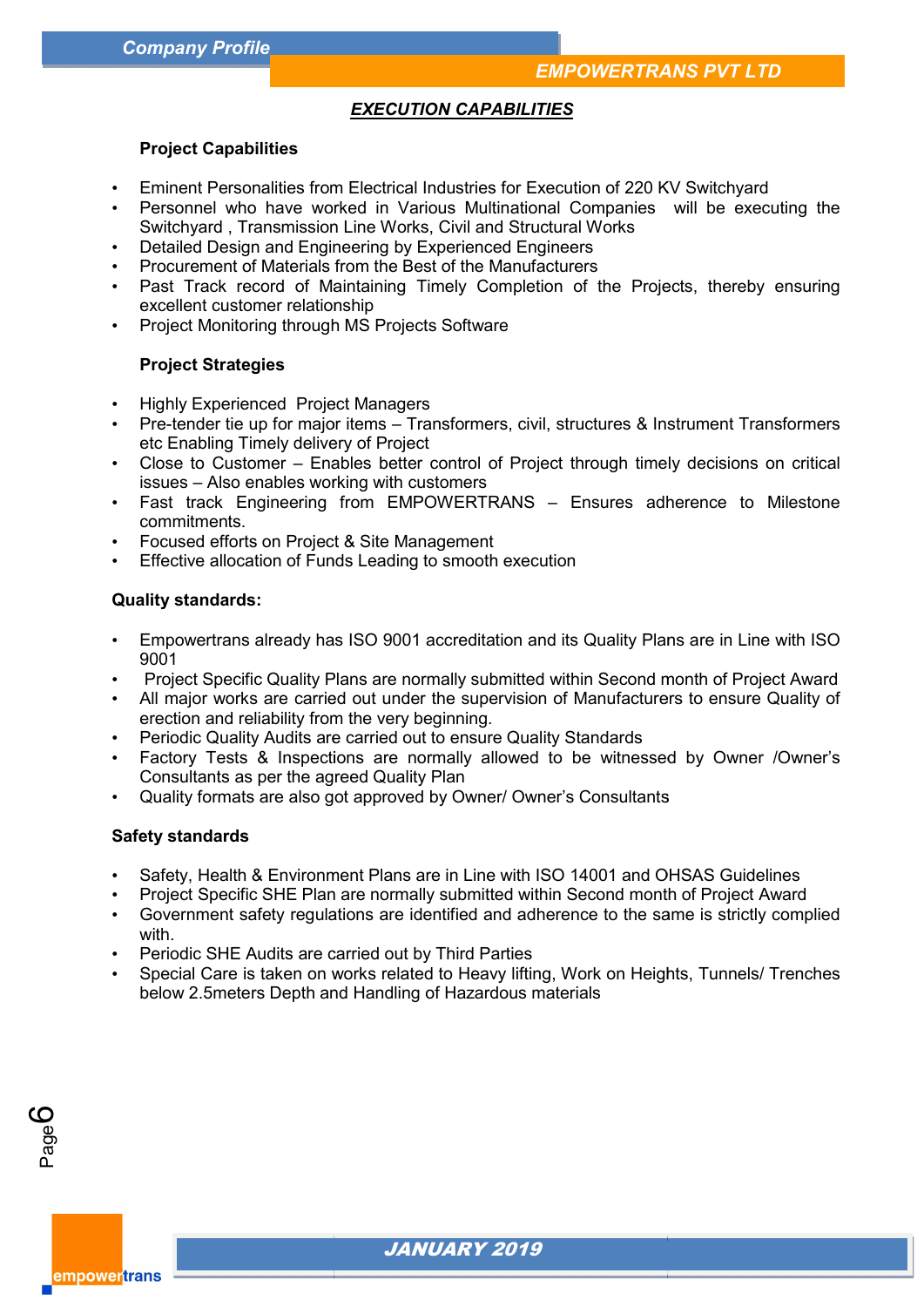#### *THE EMPOWERTRANS ADVANTAGE ADVANTAGE:*

#### • **Presence in the Mineral & Core Industry Hub** :

With a major part of its target customers in the mineral rich states of Odisha, Chhattisgarh and Jharkhand, it makes immense sense for EMPOWERTRANS to have an all embracing "footprint" across the length and breadth of not only this region but even beyond. Significantly, it is one of the biggest strengths of EMPOWERTRANS, giving it leverage over others in this field, especially one which involves a deep rooted knowledge, familiarity and control over local logistics.

#### **Experience in 400 KV Systems:**

Within a short span of its having entered the 400 KV area, EMPOWERTRANS has won the confidence of customers in this region. Having already completed a prestigious 400 KV Lines for the Vedanta group and others, besides the associated 400 KV Bays achieved total familiarity with all the systems and processes involved including all technical and statutory approvals for connectivity of 400 KV Lines of private power producers, including the interactions required in this process with central agencies like PGCIL, CEA and the Central Power Ministry. On the substation side its execution of 400 KV substations for PGCIL has only helped to sharpen its skill and experience in this area. a short span of its having entered the 400 KV area, EMPOWERTRANS has won the<br>nce of customers in this region. Having already completed a prestigious 400 KV<br>or the Vedanta group and others, besides the associated 400 KV Bay

#### • **Multi Domain Expertise**:

But it is not just in logistic related areas that EMPOWERTRANS has its strengths, in the pure technical and technological areas, it is amply blessed with a multi domain expertise, encompassing:

#### – *Design & Engineering* :

In design and engineering, besides its routine capabilities to undertake and produce the electrical designs related to transmission line and substation projects, it also has the necessary expertise to carry out civil and structural designs, which form an essential part of any project in these fields. Added to this, is the intimate knowledge of the norms and the standards followed by the regulatory bodies like etc.), which makes it possible for EMPOWERTRANS not only to complete the design and engineering cycle much earlier, but also obtain clearances on the same without much difficulty. This gives it an immediate edge in the overall project execution process. ssential part of<br>f the norms and<br>tc.), which make<br>nd engineering d total familiarity with all the systems and processes involved including all technical<br>atutory approvals for connectivity of 400 KV Lines of private power producers,<br>g the interactions required in this process with centra rakes it possible for EMPOWERTRANS not only to complete the design<br>ing cycle much earlier, but also obtain clearances on the same without<br>y. This gives it an immediate edge in the overall project execution<br>t **supply & deli** 

#### – *Procurement supply & delivery:*

Right since its inception EMPOWERTRANS has standardized its procurement process through long term understandings reached with most of its supply and service vendors. This enables it to wrap up the procurement process in the shortest process through long term understandings reached with most of its supply and<br>service vendors. This enables it to wrap up the procurement process in the shortest<br>possible, as it is also bereft of the usual bureaucratic form other organizations. Besides, the long term understandings reached with its associates enable a strong bonding of partnership, so essential for the success of project execution. other organizations. Besides, the long term understandings reached with its<br>associates enable a strong bonding of partnership, so essential for the success of<br>project execution.<br>At EMPOWERTRANS project management does not

#### – *Project management management:*

monitoring of projects through clinically drawn up schedules using the latest project monitoring software. It goes beyond that, through the interjection of human expertise and experience in tackling the vagaries of unforeseen situation be of a technical nature, and they develop invariably during the execution of these types of projects. projects through clinically drawn up schedules using the latest project<br>tware. It goes beyond that, through the interjection of human expertise<br>:e in tackling the vagaries of unforeseen situations. These may not all

#### – *Erection, testing and commissioning*

Backed by its own dedicated team of construction managers and associates who work with EMPOWERT EMPOWERTRANS, no terrain or region can pose any daunting challenges for it. As regards testing of the erected systems, it draws upon the best talent in the field to ensure that the systems deliver what they are supposed to, without any compromise on safety, reliability or capacity. of a technical nature, and they develop invariably during the execution of these<br>es of projects.<br>ction, testing and commissioning<br>ked by its own dedicated team of construction managers and associates who<br>k with EMPOWERTRAN

Page  $\blacktriangleright$ 

empowertrans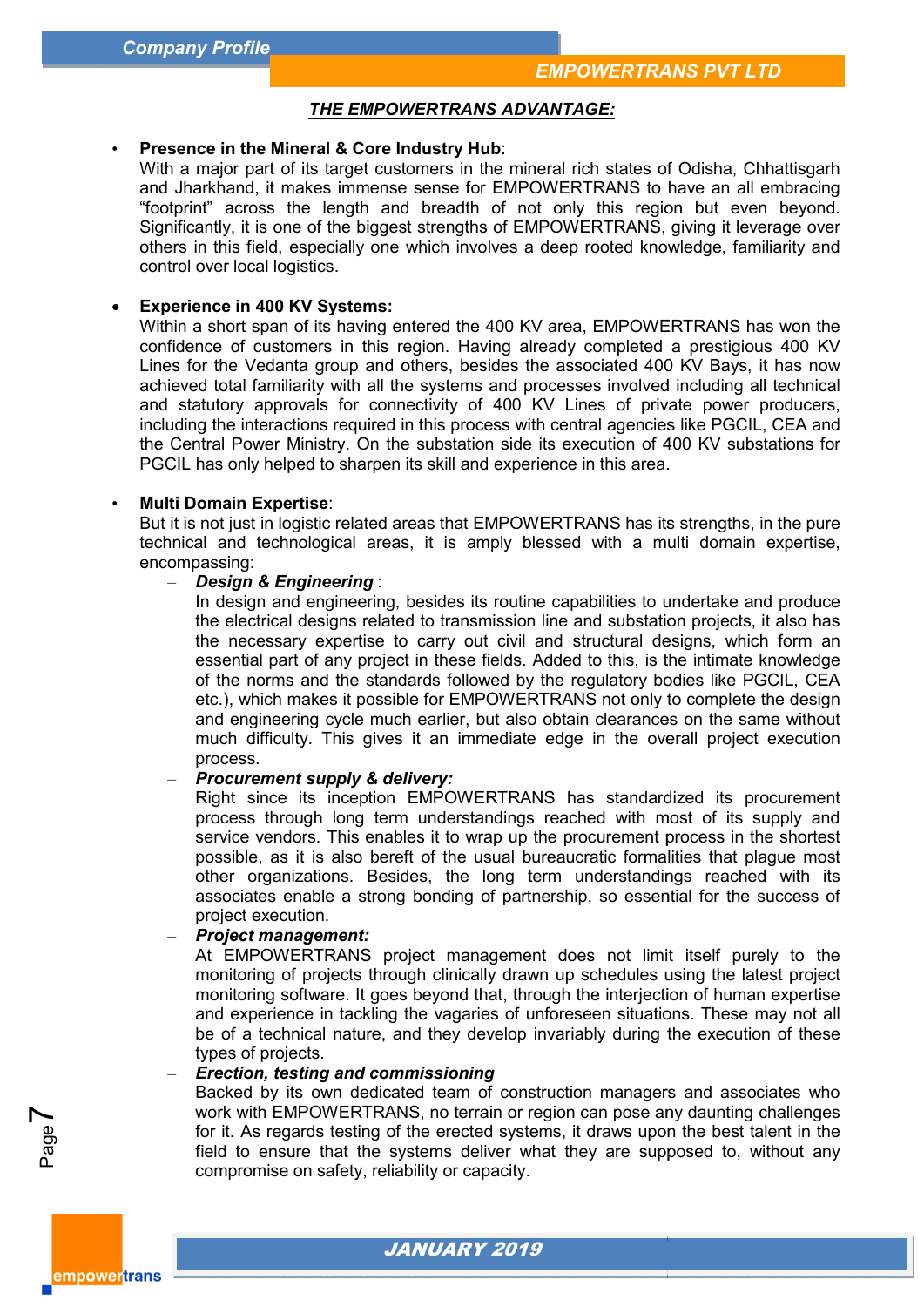#### • **Men in place**:

.

The secret behind EMPOWERTRANS rapid success and growth is also the quality of men it has at various levels Its dedicated leadership, professional management and committed work force work hand in hand to generate the best of results for the company, and indeed its is this also which distinguishes EMPOWERTRANS from others, and is surely one its other major strengths The secret behind EMPOWERTRANS rapid success and growth is also the quality of men it<br>has at various levels Its dedicated leadership, professional management and committed<br>work force work hand in hand to generate the best

#### • **Growth philosophy:**

EMPOWERTRANS is driven by a growth oriented philosophy which places a high emphasis on efficiency as also through deployment of the requisite technology and a process-driven approach that makes the deployment more effective. The proof of this approach is clearly visible in the rapid growth that EMPOWERTRANS has been able to achieve even in the few years that it has been in existence. approach that makes the deployment more effective. The proof of this approach is clearly<br>visible in the rapid growth that EMPOWERTRANS has been able to achieve even in the few<br>years that it has been in existence.<br>**Customer** 

#### • **Customer focus**:

did not have a deep rooted and all pervading customer focus. It firmly believes that the customer is the beginning and end of its business and without the customer, its existence customer is the beginning and end of its business and without the customer, its existence<br>itself does not make any sense. It is this belief that has resulted in several repeat orders from most of its customers. EMPOWERTRANS has never passed up or looked away from the customers' problems. It has always owned them up as its own, and solved them jointly with the customers. It is this that has made most of its customers develop the feeling that EMPOWERTRANS is one company which can even go beyond its contractual limits to accommodate its customers in the immediate context, knowing fully well that the customer would always accommodate it in the long run. the customers' problems. It has always owned them up as its own, and solved them jointly with the customers. It is this that has made most of its customers develop the feeling that EMPOWERTRANS is one company which can eve

#### • **The results**:

These inherent strengths of EMPOWERTRANS are not just on paper, but have yielded concrete results by way of an excellent and proven track record of quality execution.

This performance has also not gone unnoticed, and in quick succession EMPOWERTRANS has received awards for its excellence both abroad and in Odisha, through the INTERNATIONAL LEADERSHIP INNOVATION EXCELLENCE award at an This performance has also not gone unnoticed, and in quick succession EMPOWERTRANS<br>has received awards for its excellence both abroad and in Odisha, through the<br>INTERNATIONAL LEADERSHIP INNOVATION EXCELLE other for CORPORATE EXCELLENCE, instituted by the SAMBAD group, under the caption of "BRAND OF ODISHA – PRIDE OF INDIA.



empower<mark>trans</mark>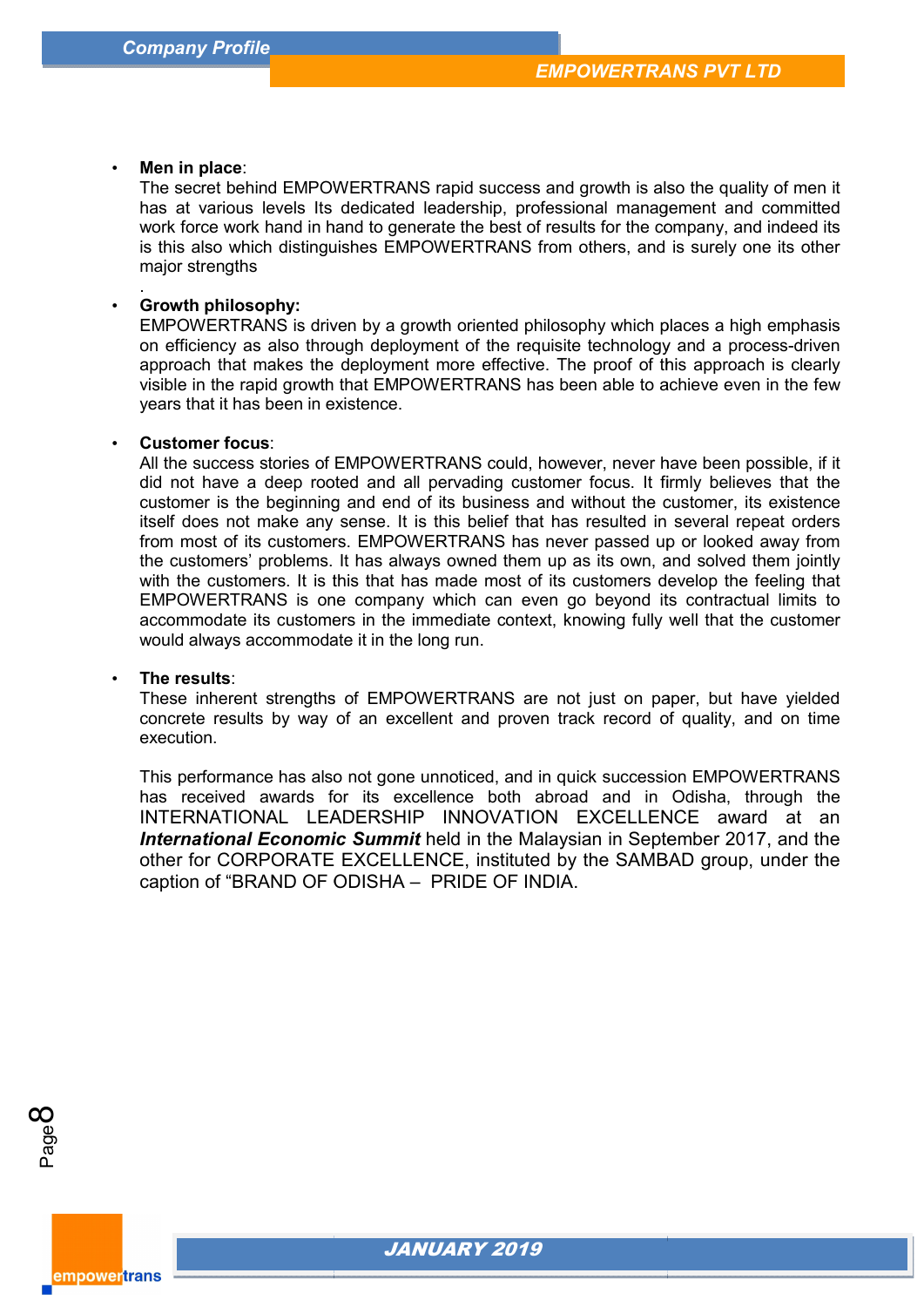#### **KEY PEOPLE**

#### **ASIT PRADHAN:** *(Managing Director* )

- An Electronics and Communication engineering graduate with masters in Business Administration, having 20 years of intense industry experience. - An Electronics and Communication engineering graduate with masters in Business<br>Administration, having 20 years of intense industry experience.<br>- Trained and have work experience in various countries of Europe on engineer
- management of large projects.
- Awarded International Marketing Degree from ABB, Academy, Switzerland (on campus course).
- Graduated from Harvard Business School, Boston, USA.

#### **SARAT SAMAL:** *(Chief Operating Officer Chief Officer)*

- A Mechanical engineering Graduate with over 25 years of experience in Transmission Lines and Power channeling systems.
- Has held very high positions in some of the most pioneering Transmission Line Companies in Eastern India.
- Is widely recognized as one of the most knowledgeable persons in Transmission Lines.

#### **PRONOY K. GHOSH:** *(Senior Corporate Adviser Adviser)*

- Electrical Engineering Graduate and Gold Medalist from XLRI in Business Management, with over 30 years of varied industry experience. Has held very high positions in some of the most pioneering Transmission Line Companies<br>in Eastern India.<br>Is widely recognized as one of the most knowledgeable persons in Transmission Lines.<br>**PRONOY K. GHOSH:** *(Senior Corp*
- Negotiated, tied up and executed a huge number of turnkey projects with Indian as well as overseas companies.
- Was key member of Business Excellence Team of TATA Group in charge of systems Was key member of Business Excellence Team of TATA Group in charge of<br>improvements, process reviews, as well as inter corporate amalgamations.

#### **PRASANTA NAYAK:** *(Head, Finance & Accounts Head, Accounts)*

- Mr Nayak is a Chartered Accountant having more than 20 years of post post-qualification experience in the field of Accounts & Finance.
- He has held various positions in leading industrial organisations of Odisha, including heading of the Finance and Accounts functions. He has held various positions in leading industrial organisations of Odisha, including headir<br>of the Finance and Accounts functions.<br>His specialisation in the areas of taxation and funds management has been the high points
- of his career, and one that is standing E
- MPOWERTRANS in good stead.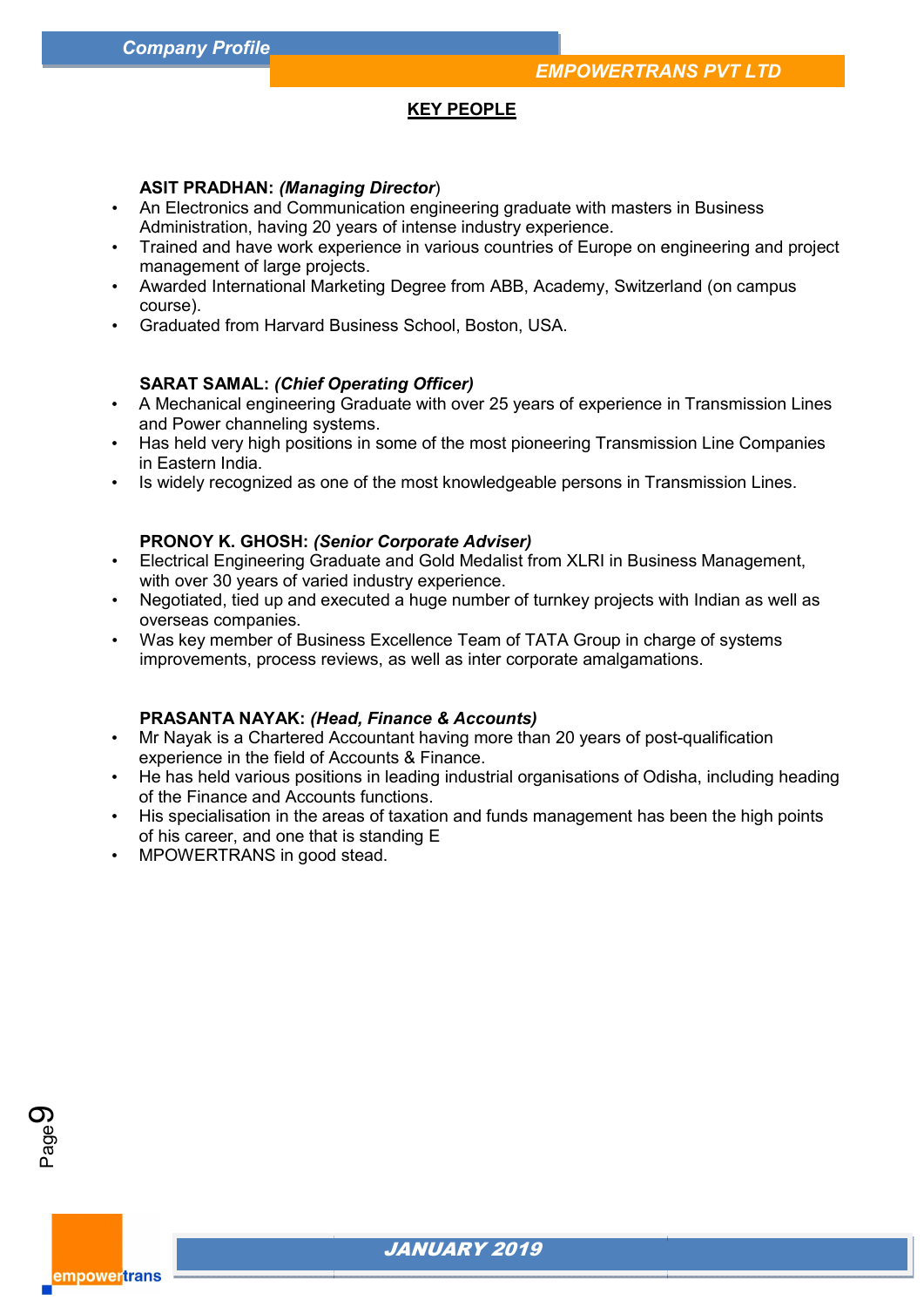### **CUSTOMER BASE**

Although effectively being in operation only since 2005 2005-06, in a short span of time EMPOWERTRANS has been able to acquire a relatively impressive customer base, which spans right from those setting up industries for the first time and requiring EMPOWERTRANS's expertise in the field, to such big names in the corporate world like EMPOWERTRANS's expertise in the field, to such big names in the corporate world like<br>HINDALCO Industries of the Aditya Birla Group, as well as the VEDANTA, GMR and MONNET groups, besides the French multi-national AREVA T&D. Although effectively being in operation only since 2005-05, in a short spansing industries for the first time and requiring the such set of the first time and requiring MS-IRMC MONING MONNET groups, besides the First in th

What is more significant about EMPOWERTRANS's customer base is the fact that there are several repeat orders from these very same large corporate houses, both in the transmission line and substation areas. The list of customers till date includes the following:

#### *Aluminum Segment*

- *HINDALCO INDUSTRIES LTD*
- HINDALCO INDUSTRIES LTD<br>• NATIONAL ALUMINIUM COMPANY LTD (NALCO)
- *VEDANTA ALUMINIUM (SEZ)*
- *BHARAT ALUMINIUM COMPANY LTD (B HARAT (BALCO)*

#### *Power Segment*

- *POWER GRID CORPORATION OF INDIA LTD*
- *STERLITE ENERGY LIMITED*
- *STERLITE TECHNOLOGIES LIMITED*
- *GMR KAMALANGA ENERGY LTD*
- *MONNET POWER COMPANY LTD*
- *ORISSA POWER TRANSMISSION CORPORATION LTD*
- *TAMIL NADU TRANSMISSION CORPORATION LIMITD*
- *KVK NEELACHAL POWER CO LTD*
- *AREVA T& D LIMITED*
- *POWER MACHINES, RUSSIA*
- *INDIA POWER CORPORATION LIMITED*
- *MAA DURGA THERMAL POWER COMPANY LTD*
- *VANDANA VIDHYUT LIMITED*
- *ABB LIMITED*
- *ABHIJEET GROUP*

#### *Steel Segment*

- *JABAMAYEE FERRO ALLOYS*
- *VIRAJ STEEL & ENERGY.*
- *TATA STEEL (RAWMET)*
- *BCM PVT LTD*
- *AARTI STEEL LIMITED*
- **SHREE GANESH METALLIKS LIMITED**
- *OCL IRON & STEEL LTD*

#### *Others*

empower<mark>trans</mark>

Page10

- *THERMAX LIMITED*
- *ARYAN MINING & TRADING LTD*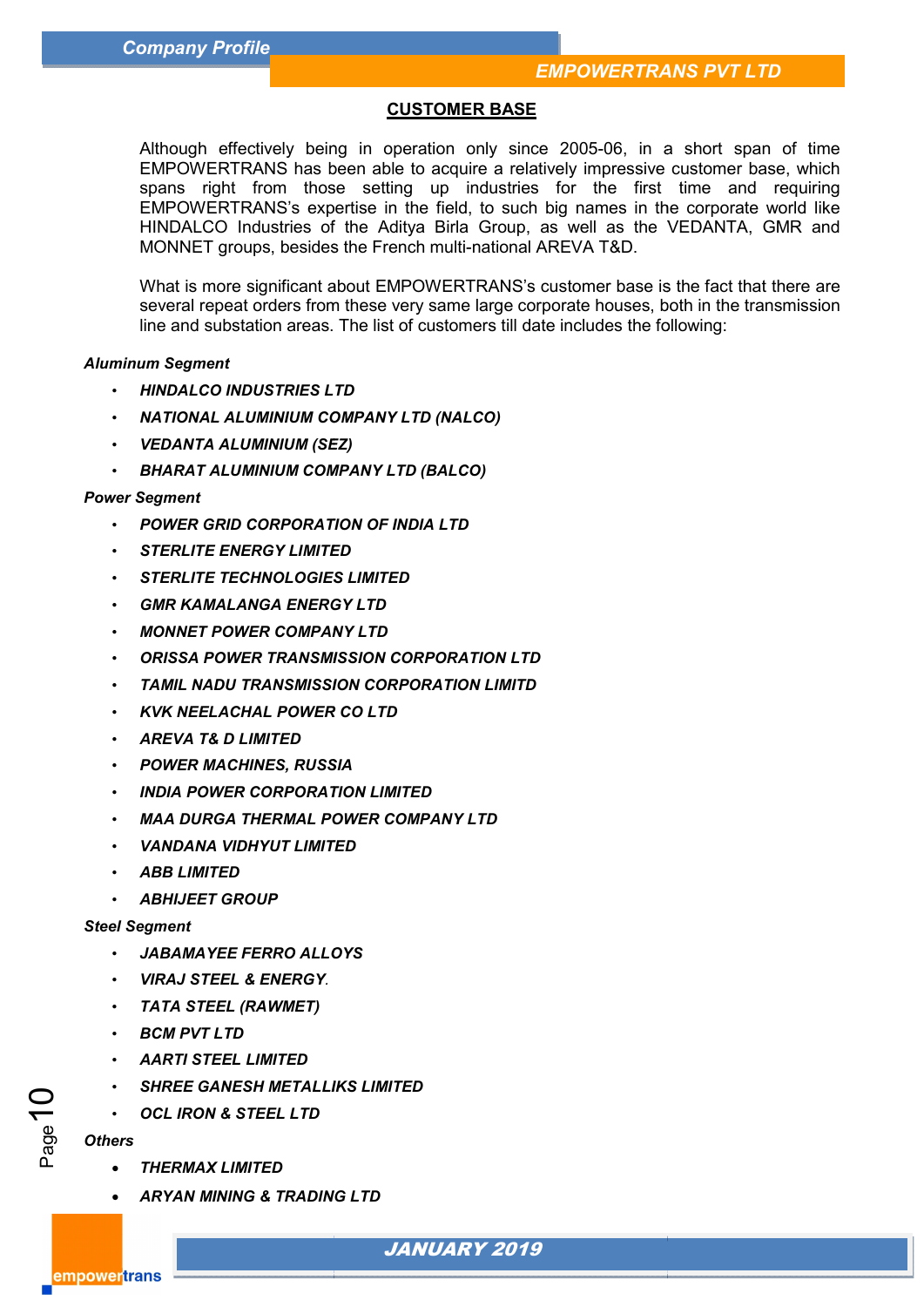# **REFERENCE LIST OF MAJOR PROJECTS**

| <b>SI</b>      | <b>Name of the Project</b>                                   | <b>Customer</b>                      | Year          | <b>Scope</b>                             | <b>Current</b>             |
|----------------|--------------------------------------------------------------|--------------------------------------|---------------|------------------------------------------|----------------------------|
| <b>No</b>      |                                                              |                                      | <b>Recvd</b>  |                                          | <b>Status</b>              |
| 1              | 33/11KV substation at VS&EL                                  | Viraj Steel &                        | Feb-06        | Design Supply, Erec                      | Completed                  |
|                | <b>Plant Sambalpur</b>                                       | <b>Energy Ltd</b>                    |               | Commissioning,                           |                            |
|                |                                                              |                                      |               | <b>Civil Works</b>                       |                            |
| $2^{\circ}$    | 132 KV Single Ckt OH Line                                    | Rawmet                               | $Jul-05$      | Supply & Erection                        | Completed                  |
| 3              | <b>LILO Switching Station at</b><br><b>Dhurusia</b>          | (Tata Steel)                         | <b>Jul-05</b> | Supply, Erection &<br>Commissioning      | Completed                  |
| 4              | 220KV Substn & O/H Link Line                                 | <b>LMZ Energy</b>                    | Mar-06        | <b>Installation &amp; Civil</b>          | Completed                  |
|                | for Balimela Hydel Power                                     |                                      |               | <b>Works</b>                             |                            |
|                | <b>Station</b>                                               |                                      |               |                                          |                            |
| 5              | 132 KV Single Ckt LILO OH                                    | Jabamayee                            | Aug-06        | Supply, Erection                         | Completed                  |
|                | Line                                                         | Ferro alloys                         |               | Commissioning of                         |                            |
|                |                                                              |                                      |               | <b>LILO Switching Stn</b>                |                            |
|                |                                                              |                                      |               | & O/H Line                               |                            |
| 6              | 220 KV Bay extn Jharsuguda                                   | Areva T&D                            | Apr-07        | Civil Design & Civil                     | Completed                  |
| $\overline{7}$ | 220KV Double Ckt Transm Line                                 | Ltd<br>Aditya                        | Dec-06        | <b>Works</b><br>Design, Supply,          | Completed                  |
|                | Budhipadar-Lapanga (19 KM)                                   | Alumunium                            |               | <b>Erec Commissioning</b>                |                            |
|                |                                                              |                                      |               | incl Civil Works                         |                            |
| 8              | 220KV Double Ckt Transm Line                                 | Aditya                               | Aug-08        | Design, Supply Erec                      | Completed                  |
|                | Laxmipur-Rayagada (17 KM)                                    | Alumunium                            |               | Commissioning, incl.                     |                            |
|                |                                                              |                                      |               | <b>Civil Works</b>                       |                            |
| 9              | 220 KV Switching Stn at                                      | Aditya                               | Oct-08        | Design Supply Erec                       | Completed                  |
|                | Laxmipur                                                     | Alumunium                            |               | Commissioning incl                       |                            |
| 10             | 132 KV Switching Stn &                                       | <b>BCM Pvt Ltd</b>                   | Dec-08        | Civil Jobs<br><b>Supply Erectn</b>       | Completed                  |
|                | associated LILO at Baliapal                                  |                                      |               | Comsg of LILO                            |                            |
|                |                                                              |                                      |               | Switching Stn & O/H                      |                            |
|                |                                                              |                                      |               | Line                                     |                            |
| 11             | Doubling of 220 KV Line & Bay                                | <b>Sterlite</b>                      | July-09       | Des/Supply/Erecn &                       | Completed                  |
|                | Extension Works at Jharsuguda                                | <b>Energy Ltd</b>                    |               | <b>Civil Works</b>                       |                            |
| 12             | 132 KV Sw. Stn & 132/11kv                                    | Ganesh                               | Sep-09        | Des/Supply/Erecn &                       | Completed                  |
|                | Sw Yard at Rourkela                                          | <b>Metaliks</b>                      |               | <b>Civil Works</b>                       |                            |
| 13             | 400 KV Bay Extn & LILO Line<br>from Jharsuguda to PGCIL Grid | <b>Sterlite</b><br><b>Energy Ltd</b> | Oct-09        | Des/Supply/Erecn &<br><b>Civil Works</b> | Completed                  |
| 14             | Diversion of 132 KV                                          | <b>Arti Steels</b>                   | Oct-09        | Des/Supply/Erecn &                       | Completed                  |
|                | <b>Transmission Line</b>                                     | Ltd                                  |               | <b>Civil Works</b>                       |                            |
| 15             | Diversion of 220 KV                                          | Vedanta                              | Jan -10       | Des/Supply/Erecn &                       | Completed                  |
|                | <b>Transmission Line at</b>                                  | Alum. (SEZ)                          |               | <b>Civil Works</b>                       |                            |
|                | Jharsuguda                                                   |                                      |               |                                          |                            |
| 16             | 132/33 KV Bay Extn works at                                  | Vedanta                              | <b>May 10</b> | Des/Supply/Erecn &                       | Aborted by                 |
|                | Lanjigarh                                                    | Alumunium                            |               | <b>Civil Works</b>                       | Client after<br>Mech Comp. |
| 17             | 400 KV D/C LILO Line from                                    | BALCO,                               | June          | Des/Supply/Erecn &                       | Completed                  |
|                | Power Plant to PGCIL Line                                    | Korba                                | 2010          | <b>Civil Works</b>                       |                            |
| 18             | 400 KV Double LILO Line from                                 | Vandana                              | Nov           | Des/Supply/Erecn &                       | Completed                  |
|                | Power Plant to PGCIL Line                                    | Vidhyut,                             | 2010          | <b>Civil Works</b>                       |                            |
| 19             | <b>Civil Works for Pollution Control</b>                     | Thermax (for                         | Nov           | Civil Works on                           | Completed                  |
|                | <b>Systems</b>                                               | Aditya Alum)                         | 2010          | Turnkey basis                            |                            |

<mark>empower</mark>trans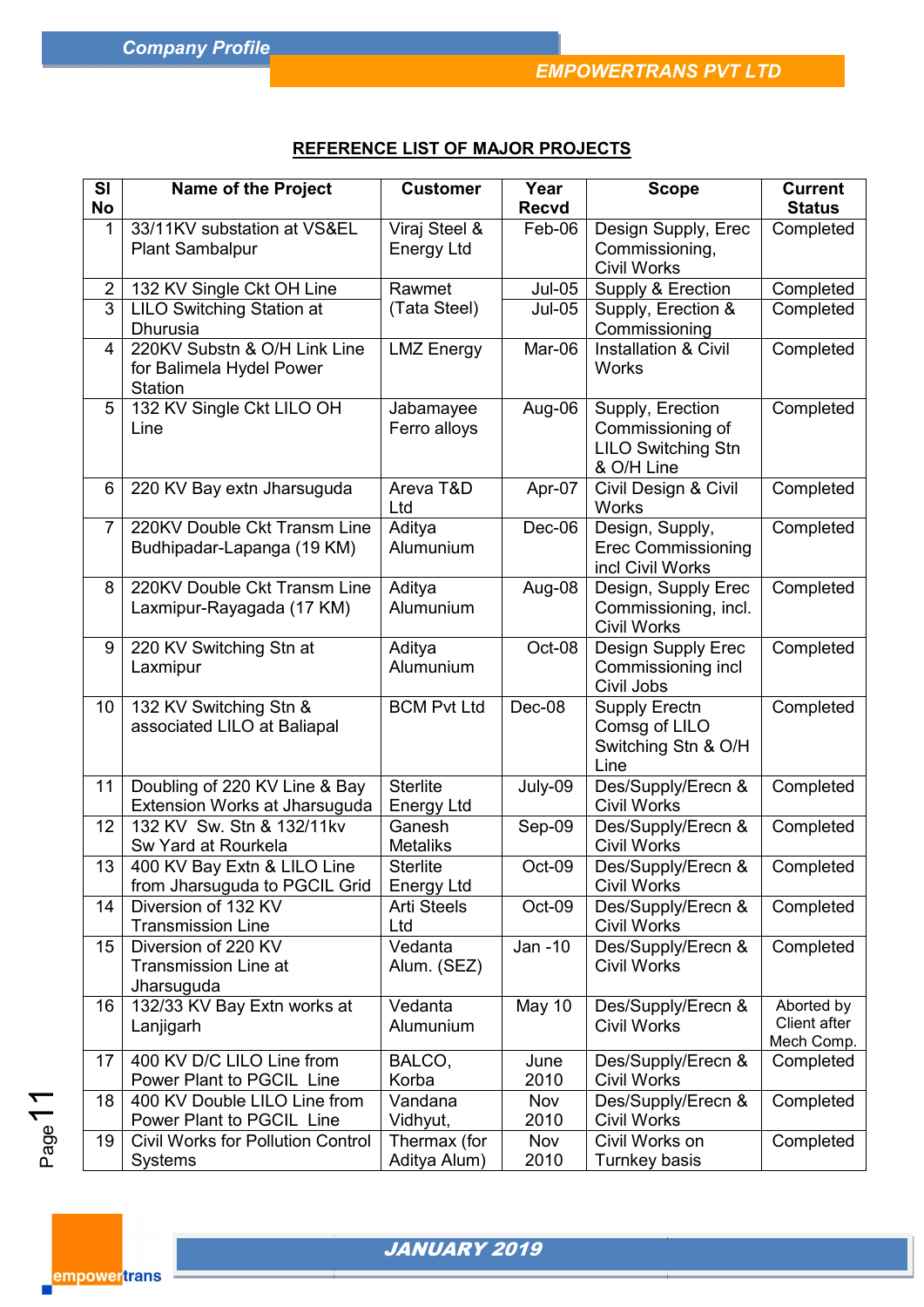# *EMPOWERTRANS PVT LTD*

| <b>SI</b>       | <b>Name of the Project</b>                                     | <b>Customer</b>              | Year         | <b>Scope</b>                             | <b>Current</b>    |
|-----------------|----------------------------------------------------------------|------------------------------|--------------|------------------------------------------|-------------------|
| <b>No</b>       |                                                                |                              | <b>Recvd</b> |                                          | <b>Status</b>     |
| 20              | 11/0.433KV Unit Substation for                                 | Abhijeet                     | June         | Des/Supply/Erecn &                       | Compl. for        |
|                 | <b>Construction Power</b>                                      | Group                        | 2011         | <b>Civil Works</b>                       | red. scope        |
| 21              | Diversion of 220 KV/132 KV                                     | OCL Iron &                   | Dec          | Des/Supply/Erecn &                       | Compl for         |
|                 | Lines near Rajgangpur                                          | <b>Steel Ltd</b>             | 2011         | <b>Civil Works</b>                       | avail scope       |
| 22              | 400 KV D/C Twin Moose Line                                     | Monnet                       | Oct          | Des/Supply/Erecn &                       | On hold by        |
|                 | from Power Plant to PGCIL                                      | Power Co Ltd                 | 2011         | <b>Civil Works</b>                       | client.           |
| 23              | Angul S/S<br>400 KV D/C Quad Moose Line                        | <b>GMR</b>                   | Nov          | Des/Supply/Erecn &                       | Completed         |
|                 | from Power Plant to PGCIL                                      | Kamalanga                    | 2011         | <b>Civil Works</b>                       |                   |
|                 | Angul S/S                                                      | <b>Energy Ltd</b>            |              |                                          |                   |
| 24              | 400 KV D/C Twin Moose Line                                     | <b>KVK</b>                   | Oct          | Des/Supply/Erecn &                       | On Hold           |
|                 | from Power Plant to PGCIL S/S                                  | Neelachal                    | 2011         | <b>Civil Works</b>                       | from Client       |
|                 |                                                                | Power Co Ltd                 |              |                                          |                   |
| 25              | 400 KV D/C Twin Moose Line                                     | <b>Bharat</b>                | April        | Des/Supply/Erecn &                       | Completed         |
|                 | from Power Plant to PGCIL S/S                                  | Aluminium                    | 2013         | <b>Civil Works</b>                       |                   |
|                 |                                                                | Co Ltd                       |              |                                          |                   |
| 26              | Extension of 220/33KV Bays for<br>220/33 KV Grid Substation at | Odisha<br>Power Trans.       | Dec<br>2013  | Des/Supply/Erecn &<br><b>Civil Works</b> | Commis-<br>sioned |
|                 | Laxmipur                                                       | Corpn Ltd                    |              |                                          |                   |
| 27              | 220 KV Single Ckt Line from                                    | National                     | Dec          | Des/Supply/Erecn &                       | In Progress       |
|                 | NALCO M&R Complex,                                             | Aluminium                    | 2013         | <b>Civil Works</b>                       |                   |
|                 | Damanjodi to 220 / 33KV                                        | <b>Company Ltd</b>           |              |                                          |                   |
|                 | Laxmipur Substation of OPTCL                                   |                              |              |                                          |                   |
| 28              | 220 KV Monopole Transm Line                                    | <b>India Power</b>           | Apr          | Des/Supply/Erecn &                       | Commissio         |
|                 | from IPCL Power Plant to                                       | Company                      | 2015         | Civil designs                            | ned               |
|                 | <b>WBSTCL Sub Station</b>                                      | (Haldia) Ltd                 |              |                                          |                   |
| 29              | 400 KV Bay Extension Works                                     | <b>Power Grid</b>            | May<br>2015  | Des/Supply/Erecn &                       | Commis-           |
|                 | for PGCIL Substations at<br>Muzaffarpur; Ranchi; Chaibasa      | Corporation<br>of India Ltde |              | <b>Civil Works</b>                       | sioned            |
|                 | & Fatehpur                                                     | (PGCIL)                      |              |                                          |                   |
| 30              | 230kV and 110kV lines                                          | <b>Tamil Nadu</b>            | Mar          | Des/Supply/Erecn &                       | Commis-           |
|                 | associated with Kinnimangalam                                  | Transmission                 | 2016         | <b>Civil Works</b>                       | sioned            |
|                 | 230KV AIS Substation in                                        | Corporation                  |              |                                          |                   |
|                 | Madurai Region &                                               | Ltd                          |              |                                          |                   |
|                 | Kumbakonam 110KV AIS                                           | (TANTRANS                    |              |                                          |                   |
|                 | Substation in Trichy Region                                    | CO)                          |              |                                          |                   |
| 31              | 400 KV Bay Extension Works<br>for PGCIL Substations at         | Power Grid                   | Jan<br>2017  | Des/Supply/Erecn                         | Commis-<br>sioned |
|                 | Pusauli (Sasaram), Bihar                                       | Corporation<br>of India Ltd  |              |                                          |                   |
|                 |                                                                | (PGCIL)                      |              |                                          |                   |
| 32 <sub>2</sub> | 220/132/33 kv (AIS) Grid Sub                                   | Odisha                       | May          | Des/Supply/Erection                      | In Progress       |
|                 | Station with SAS at BAMRA,                                     | Power Trans.                 | 2018         | & Commissioning                          |                   |
|                 | Odisha                                                         | Corpn Ltd                    |              |                                          |                   |
| 33              | 220/132/33 kv Grid Sub                                         | Odisha                       | May          | Des/Supply/Erection                      | In Progress       |
|                 | Station with SAS at                                            | Power Trans.                 | 2018         | & Commissioning                          |                   |
|                 | Pratapsasan & 2 nos Bay                                        | Corpn Ltd                    |              |                                          |                   |
|                 | <b>Extension at Nuapada Cuttack</b>                            |                              |              |                                          |                   |